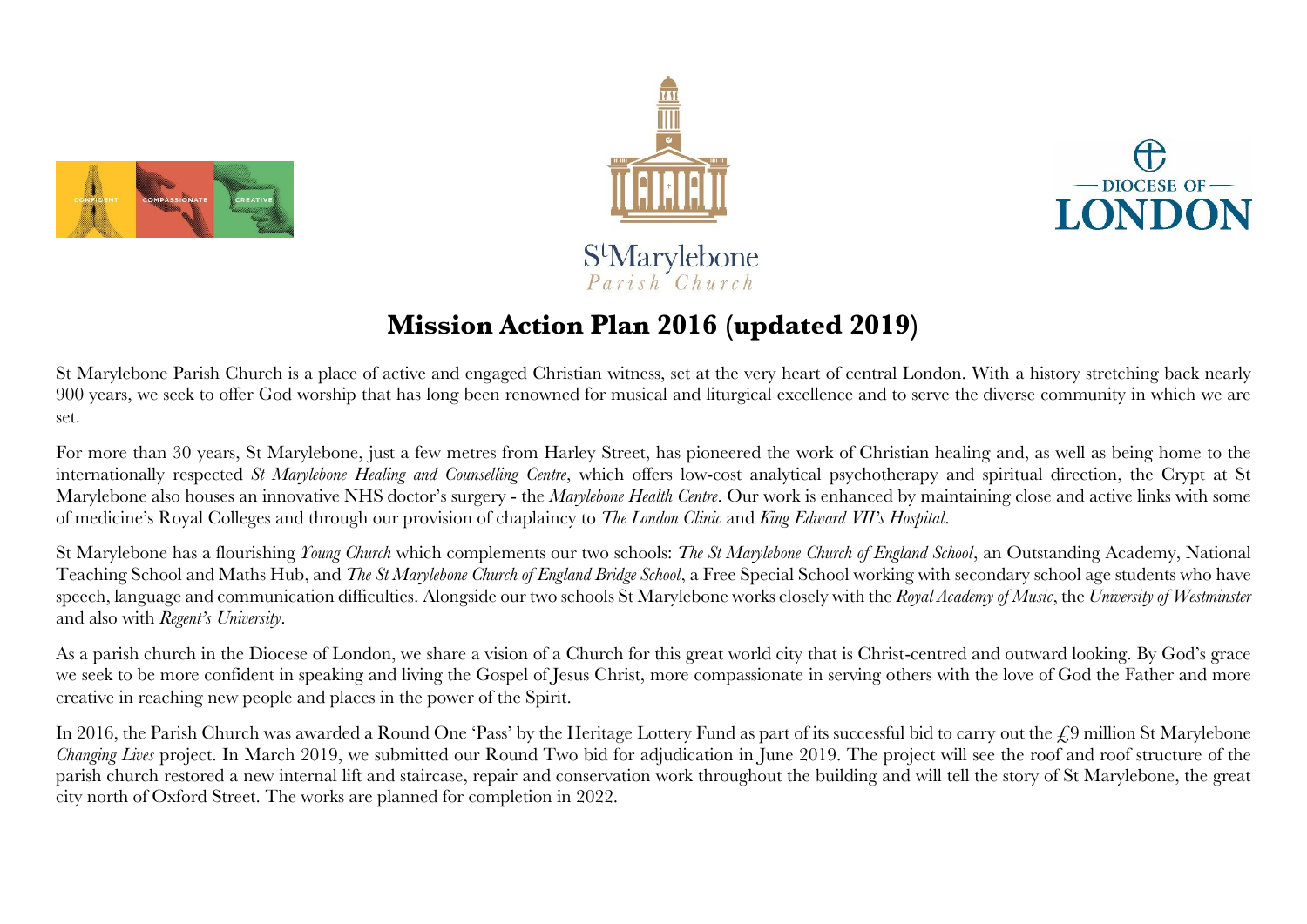## **Some of our active partnership organisations**

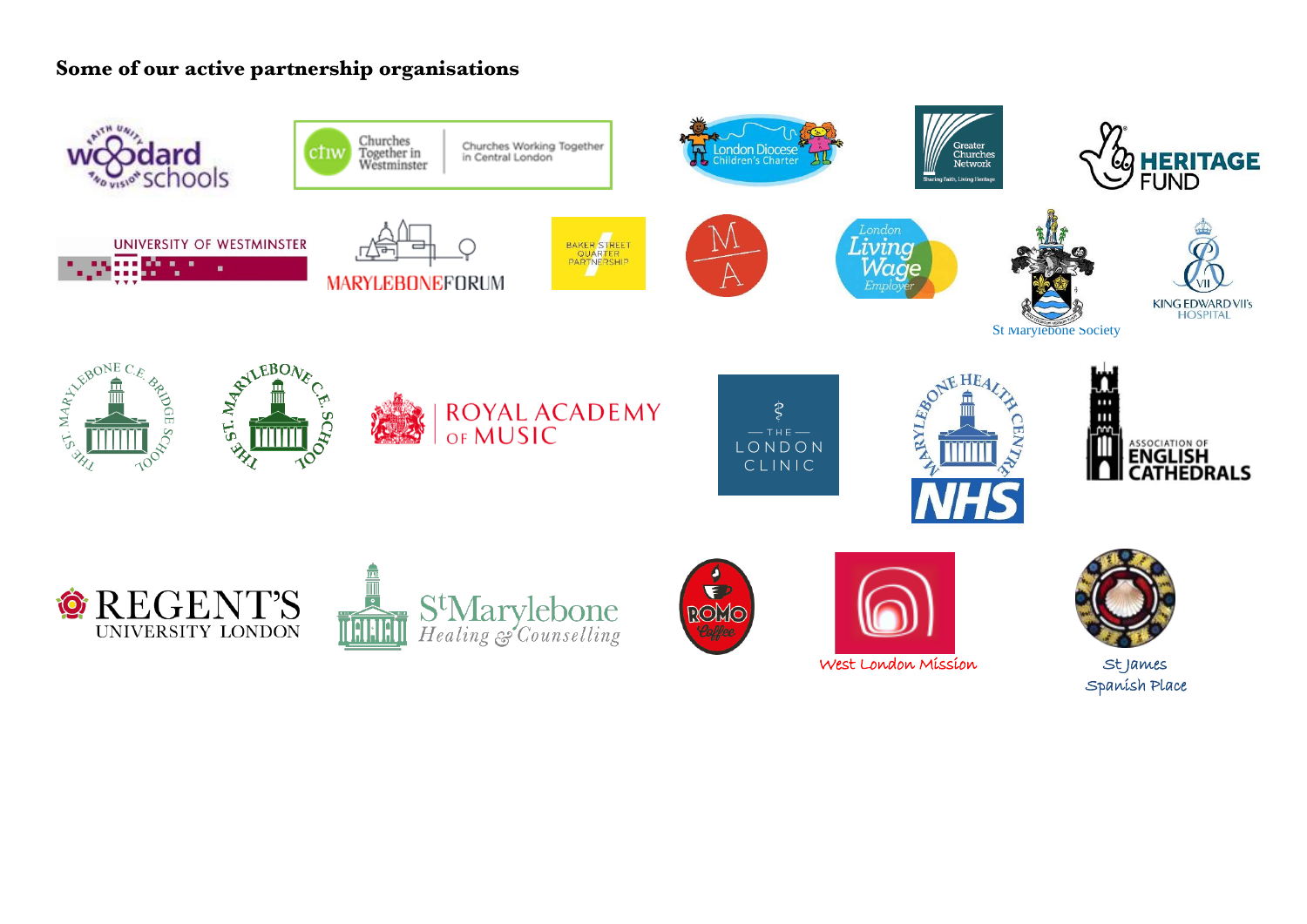## **Worship**

| Aim |                                                                                                                                                                                                  | Action |                                                                                                                                                                                                                                                             | Evaluation |                                                                                                       |
|-----|--------------------------------------------------------------------------------------------------------------------------------------------------------------------------------------------------|--------|-------------------------------------------------------------------------------------------------------------------------------------------------------------------------------------------------------------------------------------------------------------|------------|-------------------------------------------------------------------------------------------------------|
|     | To continue to offer outstanding worship to the praise and<br>glory of almighty God.                                                                                                             |        | 1. To continue resourcing the Choirs and<br>Musicians.                                                                                                                                                                                                      |            | 1. New Assistant Director of Music and<br>Organ Scholar recruited. New deputies<br>auditioned.        |
| 2.  | To be a community of faith rooted in the Eucharist.                                                                                                                                              | 2.     | To maintain the 11am Choral<br>Eucharist and the 8.30 am Holy<br>Communion along with weekday<br>celebrations of the Eucharist.<br>Create new resources for the growing<br>number of children at the 8.30am<br>including child-friendly order of<br>service |            | 2. Major growth in 8.30 am attendees.<br>Introduced work sheets for the growing<br>number of children |
|     | 3. To welcome and Safeguard all who join us for worship.                                                                                                                                         | 3.     | To train and resource Sidesmen and<br>Welcomers and to have an effective<br>Safeguarding Policy in place.                                                                                                                                                   |            | New Crown Sidesman recruited after<br>consultation with The Crown.                                    |
|     | 4. To encourage new subdeacons, servers, lesson readers and<br>intercessors.                                                                                                                     |        | 4. To advertise through Bulletin and<br>portico and Weekly Notices and to<br>provide training.                                                                                                                                                              |            | 4. New readers and intercessors recruited.                                                            |
|     | 5. To encourage others to join us for worship.                                                                                                                                                   | 5.     | To produce high quality accessible<br>worship material and advertising.                                                                                                                                                                                     | 5.         | Encouraging translations in non-English                                                               |
| 6.  | To include those not able to join us on Sundays within our<br>Eucharistic community.                                                                                                             | 6.     | To publish sermons on the website and<br>to visit the sick and housebound with<br>Holy Communion.                                                                                                                                                           | 6.         | languages included Farsi.<br>Done and regularly updated.                                              |
| 7.  | To install in cooperation with The St Marylebone CE<br>Schools and the St Marylebone Educational Foundation<br>two gallery screens for recording and projection of services<br>and other events. |        | 7. Liaison with Schools, SMEF, DAC &<br>PCC. Contact R G Jones.                                                                                                                                                                                             |            | 7. Done September 2018                                                                                |
| 8.  | <b>Explore replacing NEH</b>                                                                                                                                                                     | 8.     | Buy 500 new hymn books                                                                                                                                                                                                                                      | 8.         | Waiting on publication                                                                                |
|     | 9. Recruit extra priest for team                                                                                                                                                                 | 9.     | <b>Recruit new Priest Pastor</b>                                                                                                                                                                                                                            |            | 9. New Priest Pastor recruited (Sept 2019<br>start)                                                   |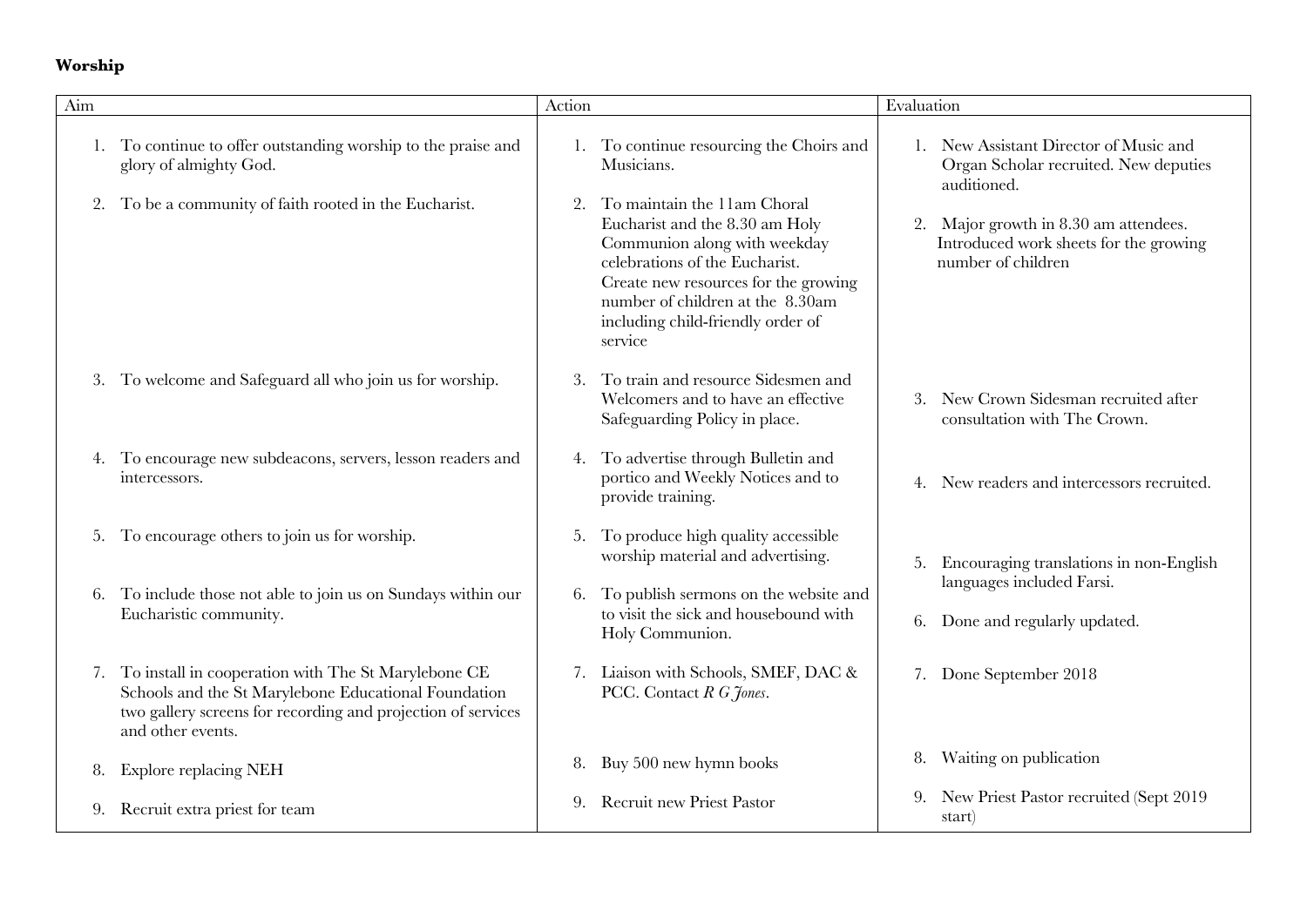#### **Spiritual Growth**

| Aim                                                  | Action                                                                                                                                                                                                       | Evaluation                                                                                                                                                                                                               |
|------------------------------------------------------|--------------------------------------------------------------------------------------------------------------------------------------------------------------------------------------------------------------|--------------------------------------------------------------------------------------------------------------------------------------------------------------------------------------------------------------------------|
| To nurture spiritual growth within the congregation. | To maintain high quality and<br>engaging preaching at all worship<br>services.<br>To offer courses and study<br>programmes in prayer and the<br>spiritual life.<br>To encourage retreats and<br>pilgrimages. | 1. Recruited excellent preacher in new<br>Chaplain<br>2. New 20s & 30s Group; Open Door growing<br>Pilgrimage to Holy Land undertaken,<br>3.<br>pilgrimage to Walsingham planned<br>4. All sermons posted on new website |
|                                                      | To produce printed and web-based<br>resources for personal development<br>and study.                                                                                                                         |                                                                                                                                                                                                                          |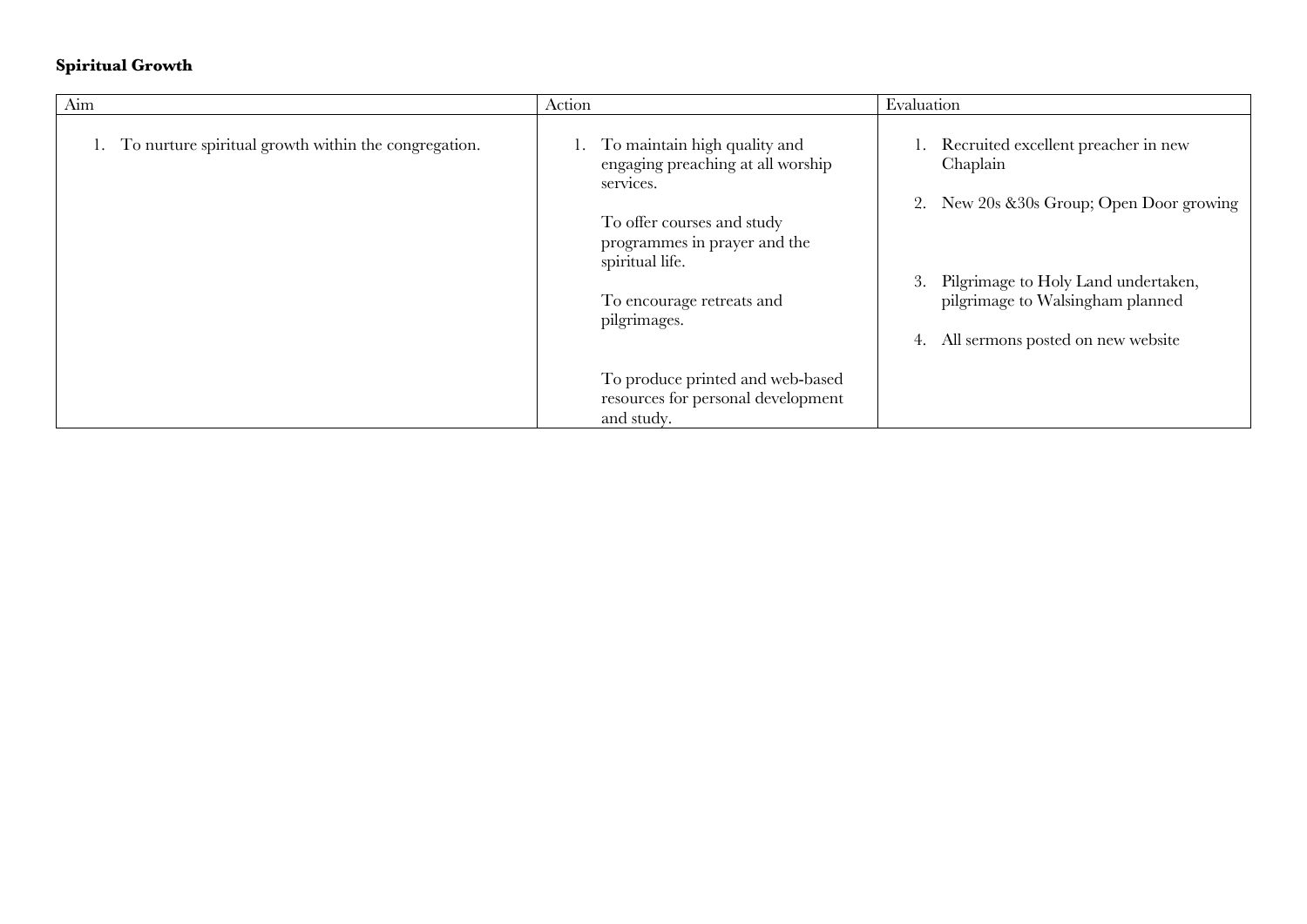#### **Pastoral Care**

| Aim |                                                                                                                                        | Action |                                                                                                                                                                                                                                                                                                                               | Evaluation |                                                                                                                                                                                                                     |
|-----|----------------------------------------------------------------------------------------------------------------------------------------|--------|-------------------------------------------------------------------------------------------------------------------------------------------------------------------------------------------------------------------------------------------------------------------------------------------------------------------------------|------------|---------------------------------------------------------------------------------------------------------------------------------------------------------------------------------------------------------------------|
| 1.  | To value, nurture and support each member of our<br>community                                                                          |        | 1. Work through Open Door<br>Work through Music for the Moment<br>Work through Meeting with Coffee<br>Explore link with AgeUK Westminster                                                                                                                                                                                     |            | 1. Open Door growing in numbers<br>New AgeUK Westminster Coffee Morning<br>Music for the Moment Dementia<br>collaboration flourishing.                                                                              |
|     | 2. To provide hospital chaplaincy & services to KEVII, TLC<br>& other hospitals and medial institutions as possible and<br>practicable | 2.     | Explore other avenues of engagement                                                                                                                                                                                                                                                                                           | 2.         | New chaplaincy to the Schoen Clinic in<br>2019<br>Rector now member of KEVII Ethics and<br>Research Governance Committee in<br>addition to the Ethics and Research<br>Governance Committee of The London<br>Clinic. |
| 3.  | To support the work of the HCC.                                                                                                        | 3.     | New governance structure in place<br>January 2019. New pay structure and<br>job descriptions.<br>Work with Archbishops'<br>council/MinDiv expanding<br>New telephone helpline for DDOs<br>New cohort of analytical<br>psychotherapists recruited<br>New psychiatrist recruited<br>New peer reference group being<br>recruited | 3.         | Increase in client engagement and turnover                                                                                                                                                                          |
|     | 4. To provide points and places of meeting where regular<br>members and those on the fringes of church community<br>can meet.          | 4.     | Open Door now established                                                                                                                                                                                                                                                                                                     |            | Increase in attendees                                                                                                                                                                                               |
| 5.  | To provide space and resources for the Mental Health Drop-<br>In.                                                                      | 5.     | Meeting with Coffee being reshaped and<br>equipped                                                                                                                                                                                                                                                                            |            | 5. Relaunch in late spring 2019                                                                                                                                                                                     |
|     | See also Crypt redevelopment project.                                                                                                  |        |                                                                                                                                                                                                                                                                                                                               |            |                                                                                                                                                                                                                     |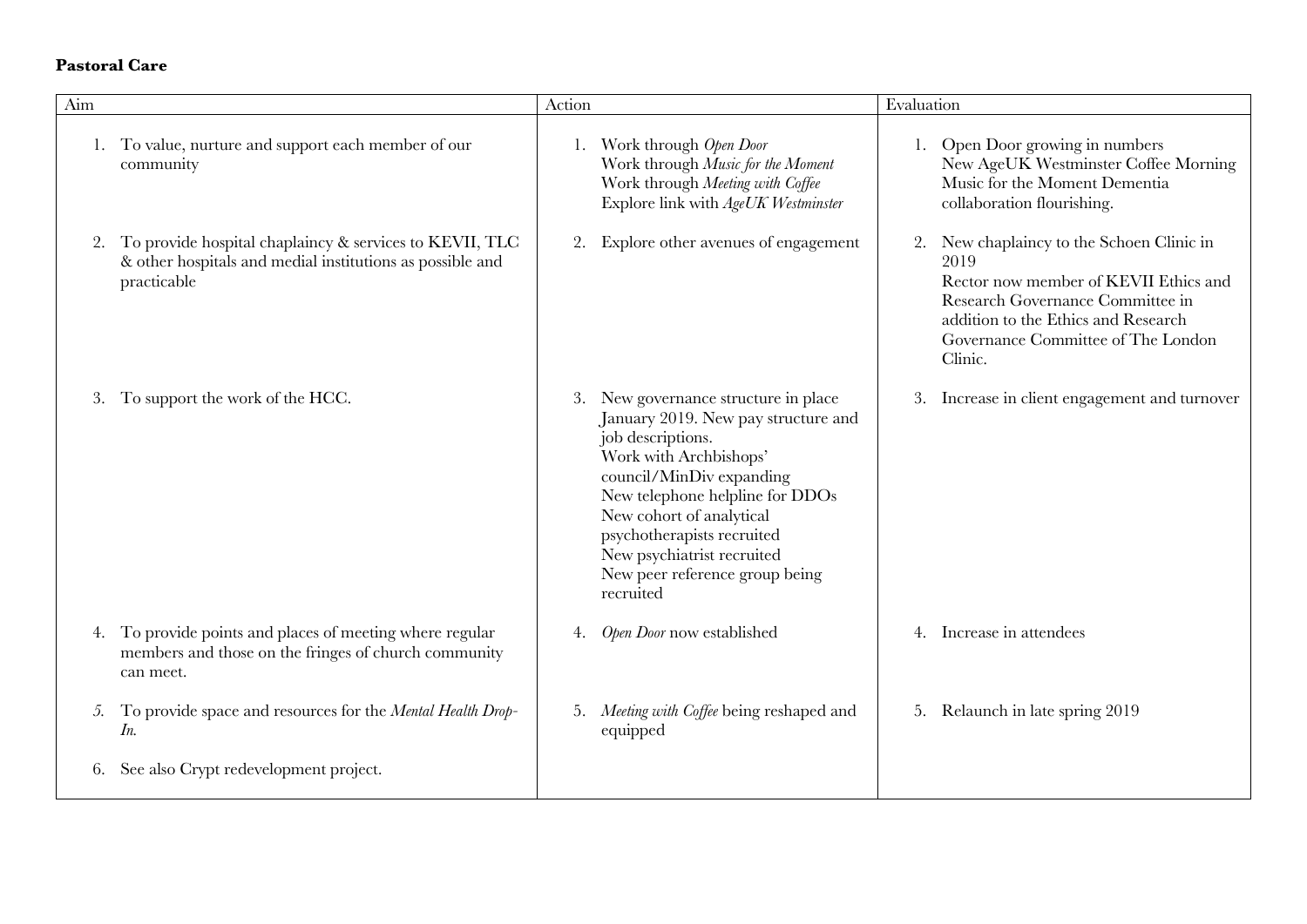# **Looking Out**

| Aim |                                                                                                                                                                                                   | Action                                                                   | Evaluation                                                                                                                                                        |
|-----|---------------------------------------------------------------------------------------------------------------------------------------------------------------------------------------------------|--------------------------------------------------------------------------|-------------------------------------------------------------------------------------------------------------------------------------------------------------------|
|     | 1. To seek to bring Christ's wholeness and healing to others.                                                                                                                                     | 1. Work with HCC, Hospitals and<br>GoHSR                                 | 1. HCC flourishing<br>Changing relationship with GoHSR<br>(funding support withdrawn due to<br>refocusing of GOHSR activities and focus)                          |
| 2.  | To support the work of the Church Army's Marylebone Project<br>and the West London Mission's Day Centre.                                                                                          | Collection point for clothing and use<br>2.<br>Munch for catering        | 2. Hosted Sleep out on the Portico for WLM<br>Difficult using $Munch$ - but persisting                                                                            |
| 3.  | To play a full part in community groups such as the<br>Marylebone Forum, Ward Police Panel, Marylebone<br>Association, St Marylebone Society, Baker Street Quarter,<br>New West End Company, etc. | Active engagement with all the local<br>3.<br>amenity societies and BIDs | 3. Host meetings at SMPC<br>Attend meetings of committees, etc.                                                                                                   |
| 4.  | Offer good quality meeting space for individuals and<br>groups.                                                                                                                                   | Changing Lives project initiated<br>4.                                   | 4. Round Two bid to NLHF submitted in<br>March 2019                                                                                                               |
| 5.  | Exploring the potential of the Covenant relationship with<br>Hinde Street Methodist Church.                                                                                                       | New Methodist minister/<br>5.<br>superintendent in summer 2018           | Regular pulpit swaps and Aldersgate<br>5.<br>service in May.                                                                                                      |
| 6.  | Maintaining good relations with St James RC Church,<br>Spanish Place.                                                                                                                             | 6. Rector to meet regular with Rector                                    | 6. Cordial but fruitless relationship.<br>Both Methodists and RCs pulled pout of<br>co-hosting a Churches Together stall at<br>Marylebone Fayre                   |
| 7.  | Through making the parish church available to charities<br>and institutions for concerts and services.                                                                                            | 7. Focused on pre-Christmas period but<br>also other times of year       | 7. 13,000 extra worshippers through Charity<br>and Institution Carol Services<br>Host annual Rwandan Genocide<br>Commemoration<br>Host concerts for free/low cost |
| 8.  | Through hosting the Browning Society.                                                                                                                                                             | Annual Commemoration in<br>8.<br>September plus other events             | 8. Still seen as an important link                                                                                                                                |
|     | By improving the information and publications available to<br>visitors.                                                                                                                           | 9. Arrange for translation of leaflets                                   | Welcome leaflets now in more than a dozen<br>9.<br>translations                                                                                                   |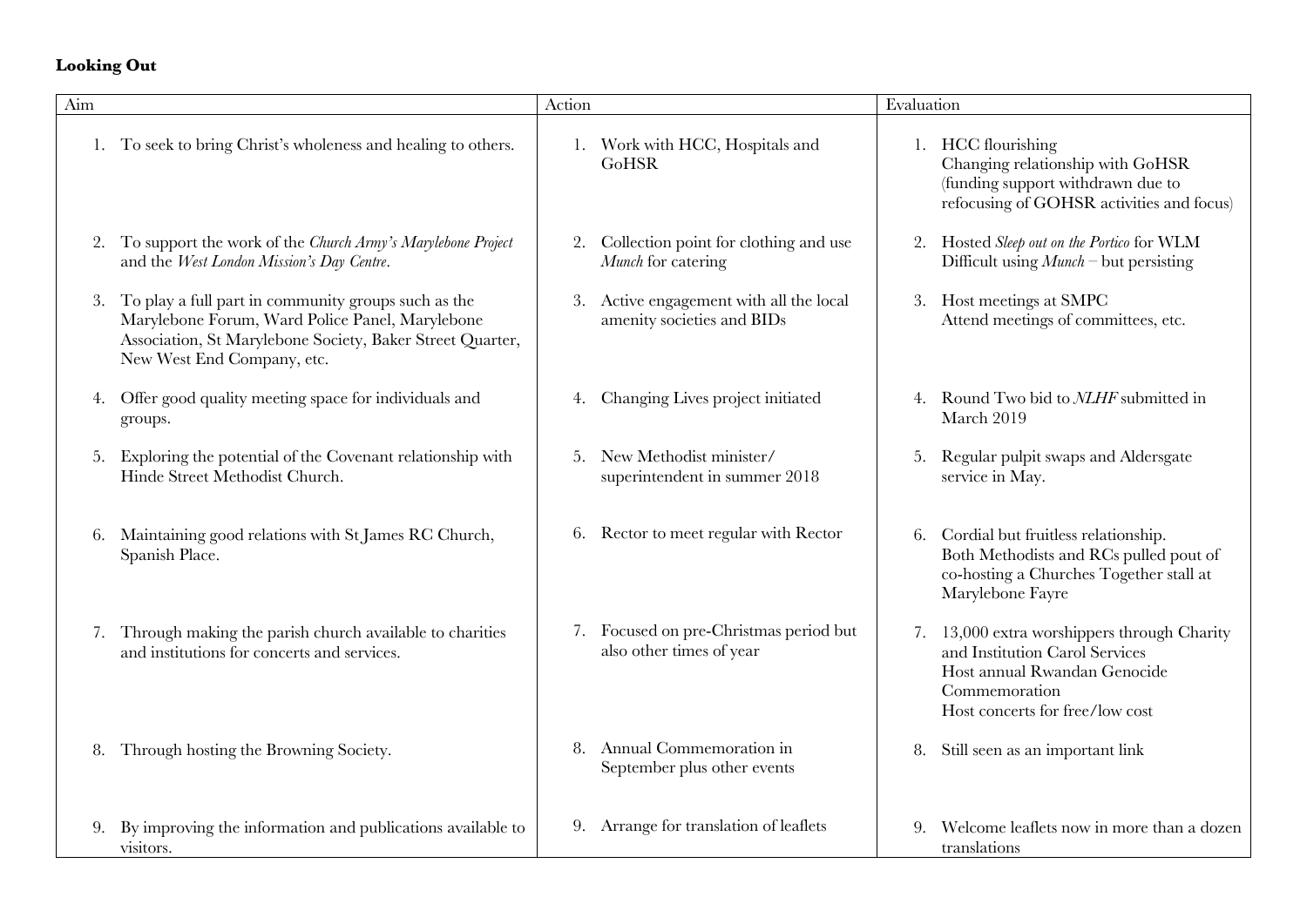| 10. See also Crypt redevelopment project.                                        | 10. Changing Lives project initiated | 10. Round Two bid to <i>NLHF</i> submitted in<br>March 2019                                                                                      |
|----------------------------------------------------------------------------------|--------------------------------------|--------------------------------------------------------------------------------------------------------------------------------------------------|
| 11. Through delivering an annual St Marylebone-themed<br>music and arts Festival | 11. Deliver a Festival!              | 11. Annual July Festival now firmly established<br>showcasing the music, art, literature of<br>people intimately connected with St<br>Marylebone |

# **Children, Young People and Students**

| Aim |                                                                                        | Action                                                                                                                                                                                                                                           | Evaluation                                                                                                                                                                                                                                                                                                                                                                                                                                |
|-----|----------------------------------------------------------------------------------------|--------------------------------------------------------------------------------------------------------------------------------------------------------------------------------------------------------------------------------------------------|-------------------------------------------------------------------------------------------------------------------------------------------------------------------------------------------------------------------------------------------------------------------------------------------------------------------------------------------------------------------------------------------------------------------------------------------|
|     | 1. To support our two church schools and enrich their<br>worship                       | Through resourcing chaplaincy.<br>Through offering the hospitality of the<br>parish church for worship, concerts,<br>etc.<br>Through providing quality School<br>Governors.<br>Through weekly scripture prayer<br>reflections in school bulletin | Fr Jack Noble appointed summer 2018<br>Installed new screens to aid worship<br>New governors recruited and appointed<br>2018 SIAMS Inspection "Outstanding" in<br>all categories<br>Added new Eucharistic celebrations for the<br>6th Form<br>Added additional liturgies in Lent, e.g.<br>Stations of the Cross<br>Taizé Pilgrimage planned for summer<br>2019<br>Chapel Team enlarged and engages in<br>weekly 'training' and enrichment |
|     | To welcome children and young people.                                                  | Through resourcing and supporting<br>2.<br>the work of Young Church and Junior<br>Choir.                                                                                                                                                         | New Pastoral Assistant recruited September<br>2018<br>Safeguarding documents updated and<br>agreed                                                                                                                                                                                                                                                                                                                                        |
| 3.  | To offer Chaplaincy to RAM, UoW and other institutions<br>as possible and practicable. | 3.<br>Through resourcing chaplaincy.                                                                                                                                                                                                             | UoW pulled out of funding Chaplain<br>Informal arrangements with UoW,<br>Regent's University and RAM                                                                                                                                                                                                                                                                                                                                      |
| 4.  | See also Crypt redevelopment project.                                                  | Changing Lives project initiated                                                                                                                                                                                                                 | Round Two bid to <i>NLHF</i> submitted in<br>March 2019                                                                                                                                                                                                                                                                                                                                                                                   |